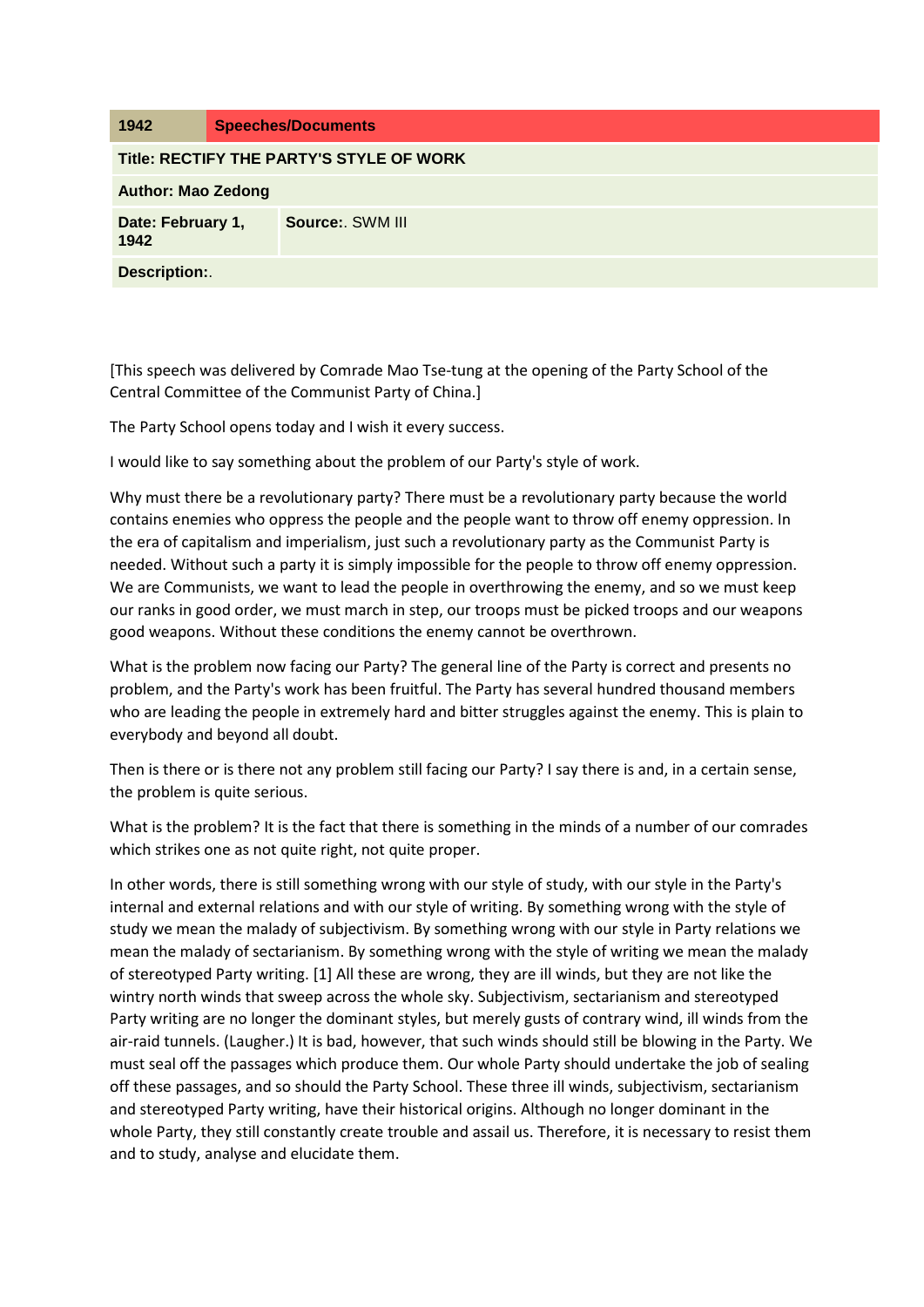Fight subjectivism in order to rectify the style of study, fight sectarianism in order to rectify the style in Party relations, and fight Party stereotypes in order to rectify the style of writing--such is the task before us.

To accomplish the task of overthrowing the enemy, we must accomplish the task of rectifying these styles within the Party. The style of study and the style of writing are also the Party's style of work. Once our Party's style of work is put completely right, the people all over the country will learn from our example. Those outside the Party who have the same kind of bad style will, if they are good and honest people, learn from our example and correct their mistakes, and thus the whole nation will be influenced. So long as our Communist ranks are in good order and march in step, so long as our troops are picked troops and our weapons are good weapons, any enemy, however powerful, can be overthrown.

Let me speak now about subjectivism.

Subjectivism is an improper style of study; it is opposed to Marxism-Leninism and is incompatible with the Communist Party. What we want is the Marxist-Leninist style of study. What we call style of study means not just style of study in the schools but in the whole Party. It is a question of the method of thinking of comrades in our leading bodies, of all cadres and Party members, a question of our attitude towards Marxism-Leninism, of the attitude of all Party comrades in their work. As such, it is a question of extraordinary, indeed of primary, importance.

Certain muddled ideas find currency among many people. There are, for instance, muddled ideas about what is a theorist, what is an intellectual and what is meant by linking theory and practice.

Let us first ask, is the theoretical level of our Party high or low? Recently more Marxist-Leninist works have been translated and more people have been reading them. That is a very good thing. But can we therefore say that the theoretical level of our Party has been greatly raised? True, the level is now somewhat higher than before. But our theoretical front is very much out of harmony with the rich content of the Chinese revolutionary movement, and a comparison of the two shows that the theoretical side is lagging far behind. Generally speaking, our theory cannot as yet keep pace with our revolutionary practice, let alone lead the way as it should. We have not yet raised our rich and varied practice to the proper theoretical plane. We have not yet examined all the problems of revolutionary practice--or even the important ones--and raised them to a theoretical plane. Just think, how many of us have created theories worthy of the name on China's economics, politics, military affairs or culture, theories which can be regarded as scientific and comprehensive, and not crude and sketchy? Especially in the field of economic theory: Chinese capitalism has had a century of development since the Opium War, and yet not a single theoretical work has been produced which accords with the realities of China's economic development and is genuinely scientific. Can we say that in the study of China's economic problems, for instance, the theoretical level is already high? Can we say that our Party already has economic theorists worthy of the name? Certainly not. We have read a great many Marxist-Leninist books, but can we claim, then, that we have theorists? We cannot. For Marxism-Leninism is the theory created by Marx, Engels, Lenin and Stalin on the basis of practice, their general conclusion drawn from historical and revolutionary reality. If we merely read their works but do not proceed to study the realities of China's history and revolution in the light of their theory or do not make any effort to think through China's revolutionary practice carefully in terms of theory, we should not be so presumptuous as to call ourselves Marxist theorists. Our achievements on the theoretical front will be very poor indeed if, as members of the Communist Party of China, we close our eyes to China's problems and can only memorize isolated conclusions or principles from Marxist writings. If all a person can do is to commit Marxist economics or philosophy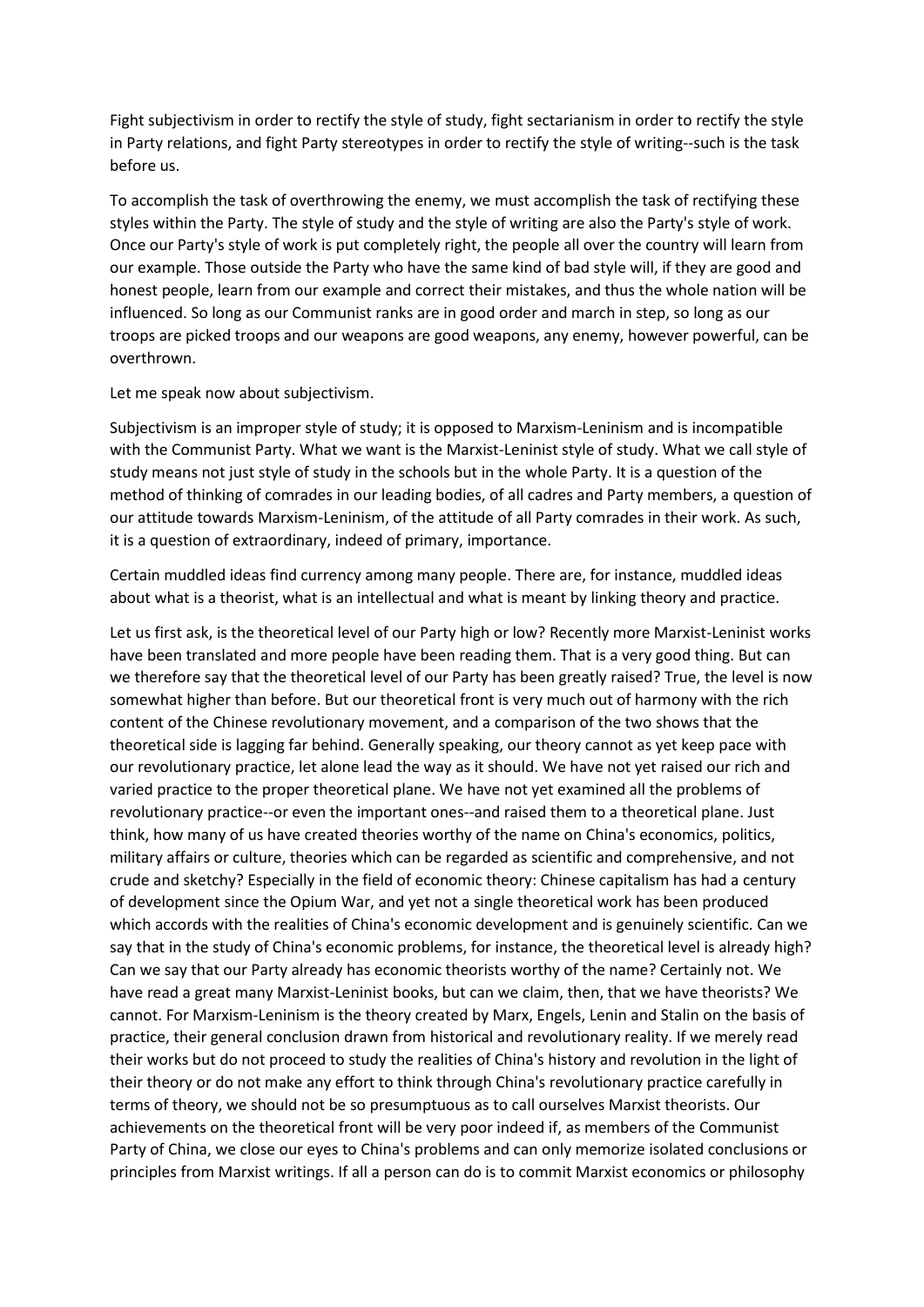to memory, reciting glibly from Chapter I to Chapter X, but is utterly unable to apply them, can he be considered a Marxist theorist? No! He cannot. What kind of theorists do we want? We want theorists who can, in accordance with the Marxist-Leninist stand, viewpoint and method, correctly interpret the practical problems arising in the course of history and revolution and give scientific explanations and theoretical elucidations of China's economic, political, military, cultural and other problems. Such are the theorists we want. To be a theorist of this kind, a person must have a true grasp of the essence of Marxism-Leninism, of the Marxist-Leninist stand, viewpoint and method and of the theories of Lenin and Stalin on the colonial revolution and the Chinese revolution, and he must be able to apply them in a penetrating and scientific analysis of China's practical problems and discover the laws of development of these problems. Such are the theorists we really need.

The Central Committee of our Party has now made a decision calling upon our comrades to learn how to apply the Marxist-Leninist stand, viewpoint and method in the serious study of China's history, and of China's economics, politics, military affairs and culture, and to analyse every problem concretely on the basis of detailed material and then draw theoretical conclusions. This is the responsibility we must shoulder.

Our comrades in the Party School should not regard Marxist theory as lifeless dogma. It is necessary to master Marxist theory and apply it, master it for the sole purpose of applying it. If you can apply the Marxist-Leninist viewpoint in elucidating one or two practical problems, you should be commended and credited with some achievement. The more problems you elucidate and the more comprehensively and profoundly you do so, the greater will be your achievement. Our Party School should also lay down the rule to grade students good or poor according to how they look at China's problems after they have studied Marxism-Leninism, according to whether or not they see the problems clearly and whether or not they see them at all.

Next let us talk about the question of the "intellectuals". Since China is a semi-colonial, semi-feudal country and her culture is not well developed, intellectuals are particularly treasured. On this question of the intellectuals, the Central Committee of the Party made the decision [2] over two years ago that we should win over the great numbers of intellectuals and, insofar as they are revolutionary and willing to take part in the resistance to Japan, welcome them one and all. It is entirely right for us to esteem intellectuals, for without revolutionary intellectuals the revolution cannot triumph. But we all know there are many intellectuals who fancy themselves very learned and assume airs of erudition without realizing that such airs are bad and harmful and hinder their own progress. They ought to be aware of the truth that actually many so-called intellectuals are, relatively speaking, most ignorant and the workers and peasants sometimes know more than they do. Here some will say, "Ha! You are turning things upside down and talking nonsense." (Laughter.) But, comrades, don't get excited; there is some sense in what I am saying.

What is knowledge? Ever since class society came into being the world has had only two kinds of knowledge, knowledge of the struggle for production and knowledge of the class struggle. Natural science and social science are the crystallization of these two kinds of knowledge, and philosophy is the generalization and summation of the knowledge of nature and the knowledge of society. Is there any other kind of knowledge? No. Now let us take a look at certain students, those brought up in schools that are completely cut off from the practical activities of society. What about them? A person goes from a primary school of this kind all the way through to a university of the same kind, graduates and is reckoned to have a stock of learning. But all he has is book-learning; he has not yet taken part in any practical activities or applied what he has learned to any field of life. Can such a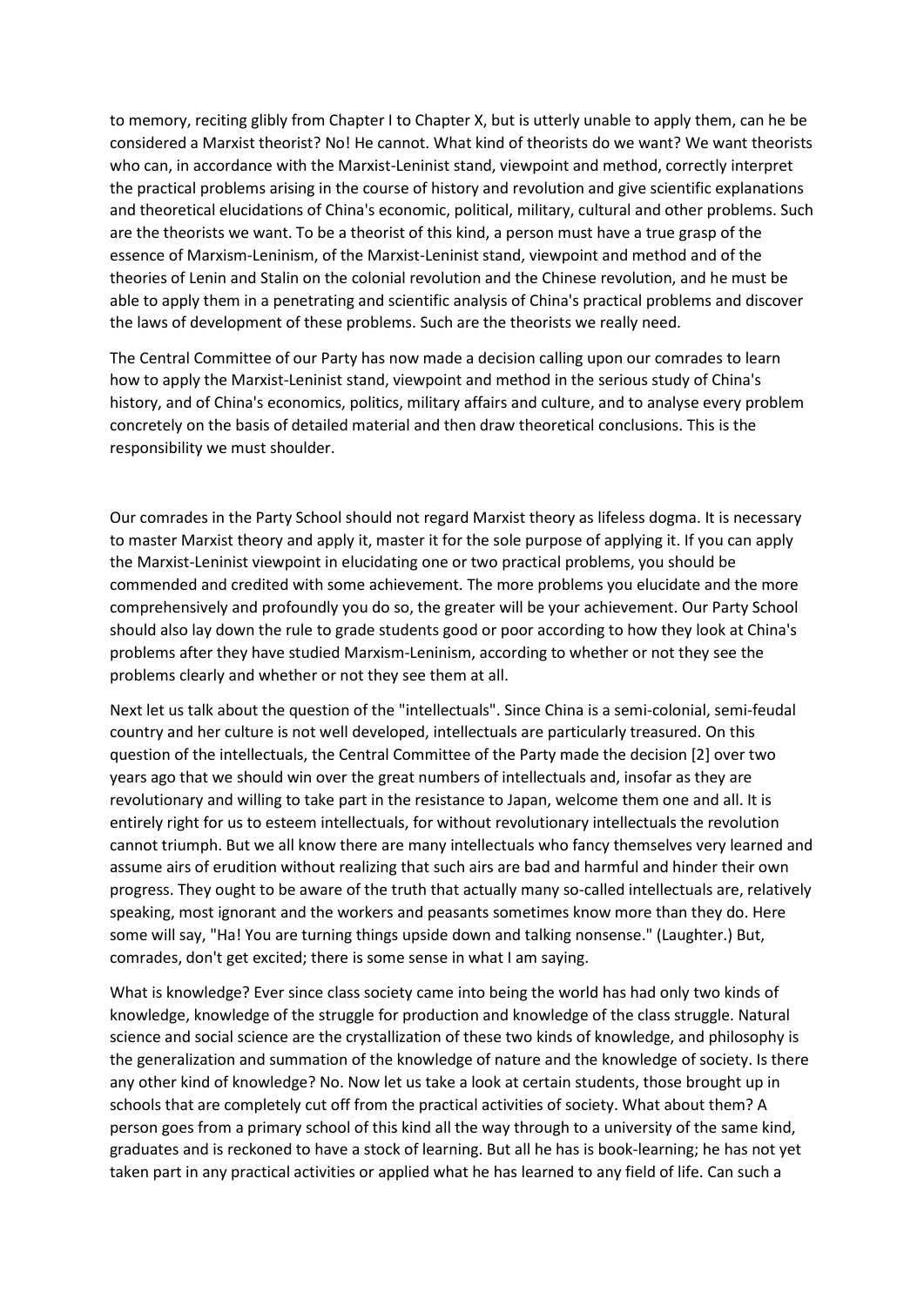person be regarded as a completely developed intellectual? Hardly so, in my opinion, because his knowledge is still incomplete. What then is relatively complete knowledge? All relatively complete knowledge is formed in two stages: the first stage is perceptual knowledge, the second is rational knowledge, the latter being the development of the former to a higher stage. What sort of knowledge is the students' book-learning? Even supposing all their knowledge is truth, it is still not knowledge acquired through their own personal experience, but consists of theories set down by their predecessors in summarizing experience of the struggle for production and of the class struggle. It is entirely necessary that students should acquire this kind of knowledge, but it must be understood that as far as they are concerned such knowledge is in a sense still one-sided, something which has been verified by others but not yet by themselves. What is most important is to be good at applying this knowledge in life and in practice. Therefore, I advise those who have only book-learning but as yet no contact with reality, and also those with little practical experience, to realize their own shortcomings and become a little more modest.

How can those who have only book-learning be turned into intellectuals in the true sense? The only way is to get them to take part in practical work and become practical workers, to get those engaged in theoretical work to study important practical problems. In this way our aim can be attained.

What I have said will probably make some people angry. They will say, "According to your explanation, even Marx would not be regarded as an intellectual." I say they are wrong. Marx took part in the practice of the revolutionary movement and also created revolutionary theory. Beginning with the commodity, the simplest element of capitalism, he made a thorough study of the economic structure of capitalist society. Millions of people saw and handled commodities every day but were so used to them that they took no notice. Marx alone studied commodities scientifically. He carried out a tremendous work of research into their actual development and derived a thoroughly scientific theory from what existed universally. He studied nature, history and proletarian revolution and created dialectical materialism, historical materialism and the theory of proletarian revolution. Thus Marx became a most completely developed intellectual, representing the acme of human wisdom; he was fundamentally different from those who have only book-learning. Marx undertook detailed investigations and studies in the course of practical struggles, formed generalizations and then verified his conclusions by testing them in practical struggles--this is what we call theoretical work. Our Party needs a large number of comrades who will learn how to do such work. In our Party there are many comrades who can learn to do this kind of theoretical research; most of them are intelligent and promising and we should value them. But they must follow correct principles and not repeat the mistake of the past. They must discard dogmatism and not confine themselves to readymade phrases in books.

There is only one kind of true theory in this world, theory that is drawn from objective reality and then verified by objective reality; nothing else is worthy of the name of theory in our sense. Stalin said that theory becomes aimless when it is not connected with practice. [3] Aimless theory is useless and false and should be discarded. We should point the finger of scorn at those who are fond of aimless theorizing. Marxism-Leninism is the most correct, scientific and revolutionary truth, born out of and verified by objective reality, but many who study Marxism-Leninism take it as lifeless dogma, thus impeding the development of theory and harming themselves as well as other comrades.

On the other hand, our comrades who are engaged in practical work will also come to grief if they misuse their experience. True, these people are often rich in experience, which is very valuable, but it is very dangerous if they rest content with their own experience. They must realize that their knowledge is mostly perceptual and partial and that they lack rational and comprehensive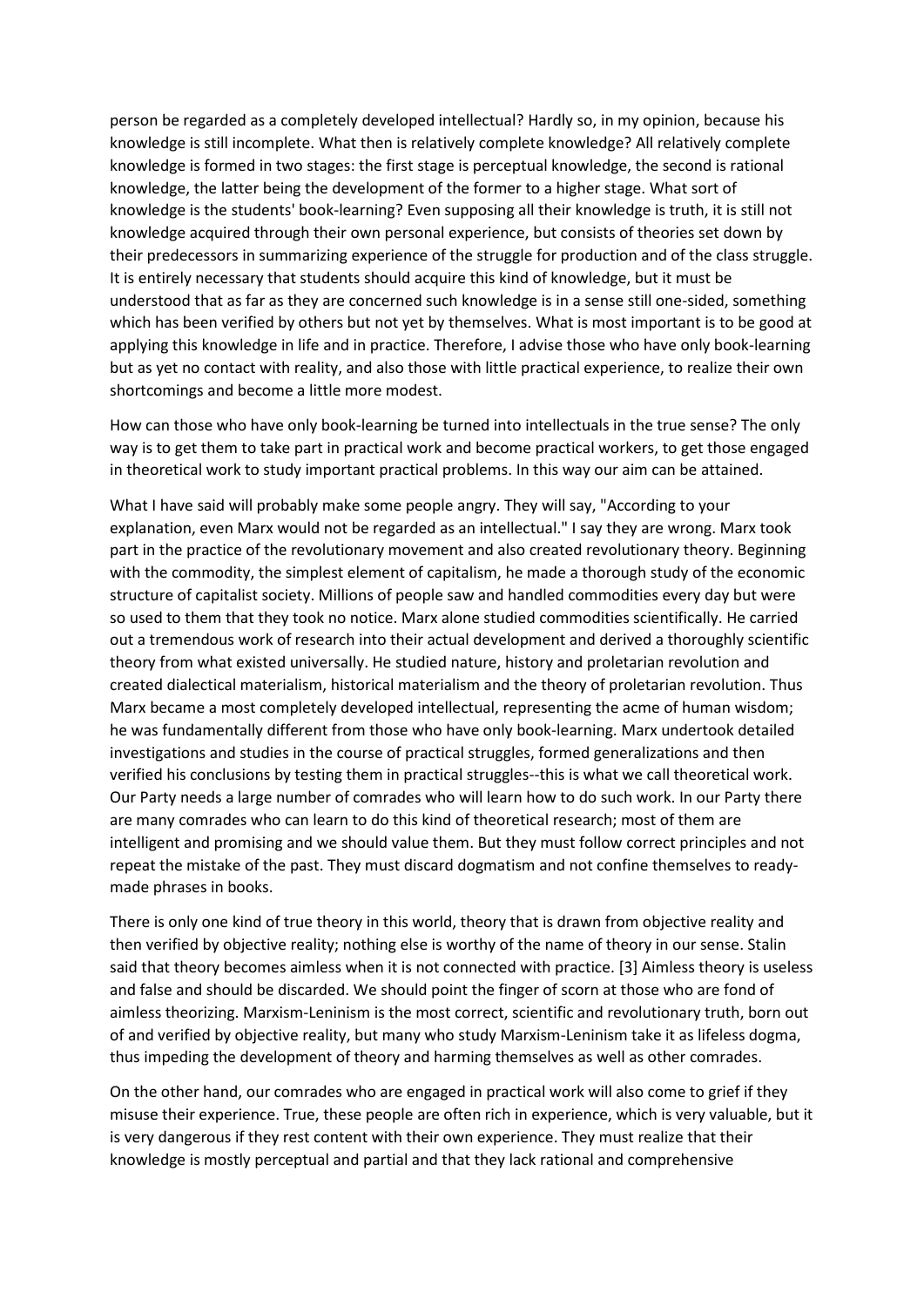knowledge; in other words, they lack theory and their knowledge, too, is relatively incomplete. Without comparatively complete knowledge it is impossible to do revolutionary work well.

Thus, there are two kinds of incomplete knowledge, one is ready-made knowledge found in books and the other is knowledge that is mostly perceptual and partial; both are one-sided. Only an integration of the two can yield knowledge that is sound and relatively complete.

In order to study theory, however, our cadres of working-class and peasant origin must first acquire an elementary education. Without it they cannot learn Marxist-Leninist theory. Having acquired it, they can study Marxism-Leninism at any time. In my childhood I never attended a Marxist-Leninist school and was taught only such things as, "The Master said: 'How pleasant it is to learn and constantly review what one has learned.'"[4] Though this teaching material was antiquated, it did me some good because from it I learned to read. Nowadays we no longer study the Confucian classics but such new subjects as modern Chinese, history, geography and elementary natural science, which, once learned, are useful everywhere. The Central Committee of our Party now emphatically requires that our cadres of working-class and peasant origin should obtain an elementary education because they can then take up any branch of study--politics, military science or economics. Otherwise, for all their rich experience they will never be able to study theory.

It follows that to combat subjectivism we must enable people of each of these two types to develop in whichever direction they are deficient and to merge with the other type. Those with booklearning must develop in the direction of practice; it is only in this way that they will stop being content with books and avoid committing dogmatist errors. Those experienced in work must take up the study of theory and must read seriously; only then will they be able to systematize and synthesize their experience and raise it to the level of theory, only then will they not mistake their partial experience for universal truth and not commit empiricist errors. Dogmatism and empiricism alike are subjectivism, each originating from an opposite pole.

Hence there are two kinds of Subjectivism in our Party, dogmatism and empiricism. Each sees only a part and not the whole. If people are not on guard, do not realize that such one-sidedness is a shortcoming and do not strive to overcome it, they are liable to go astray.

However, of the two kinds of subjectivism, dogmatism is still the greater danger in our Party. For dogmatists can easily assume a Marxist guise to bluff, capture and make servitors of cadres of working-class and peasant origin who cannot easily see through them; they can also bluff and ensnare the naive youth. If we overcome dogmatism, cadres with book-learning will readily join with those who have experience and will take to the study of practical things, and then many good cadres who integrate theory with experience, as well as some real theorists, will emerge. If we overcome dogmatism, the comrades with practical experience will have good teachers to help them raise their experience to the level of theory and so avoid empiricist errors.

Besides muddled ideas about the "theorist" and the "intellectual", there is a muddled idea among many comrades about "linking theory and practice", a phrase they have on their lips every day. They talk constantly about "linking", but actually they mean "separating", because they make no effort at linking. How is Marxist-Leninist theory to be linked with the practice of the Chinese revolution? To use a common expression, it is by "shooting the arrow at the target". As the arrow is to the target, so is Marxism-Leninism to the Chinese revolution. Some comrades, however, are "shooting without a target", shooting at random, and such people are liable to harm the revolution. Others merely stroke the arrow fondly, exclaiming, "What a fine arrow! What a fine arrow!", but never want to shoot it. These people are only connoisseurs of curios and have virtually nothing to do with the revolution. The arrow of Marxism-Leninism must be used to shoot at the target of the Chinese revolution. Unless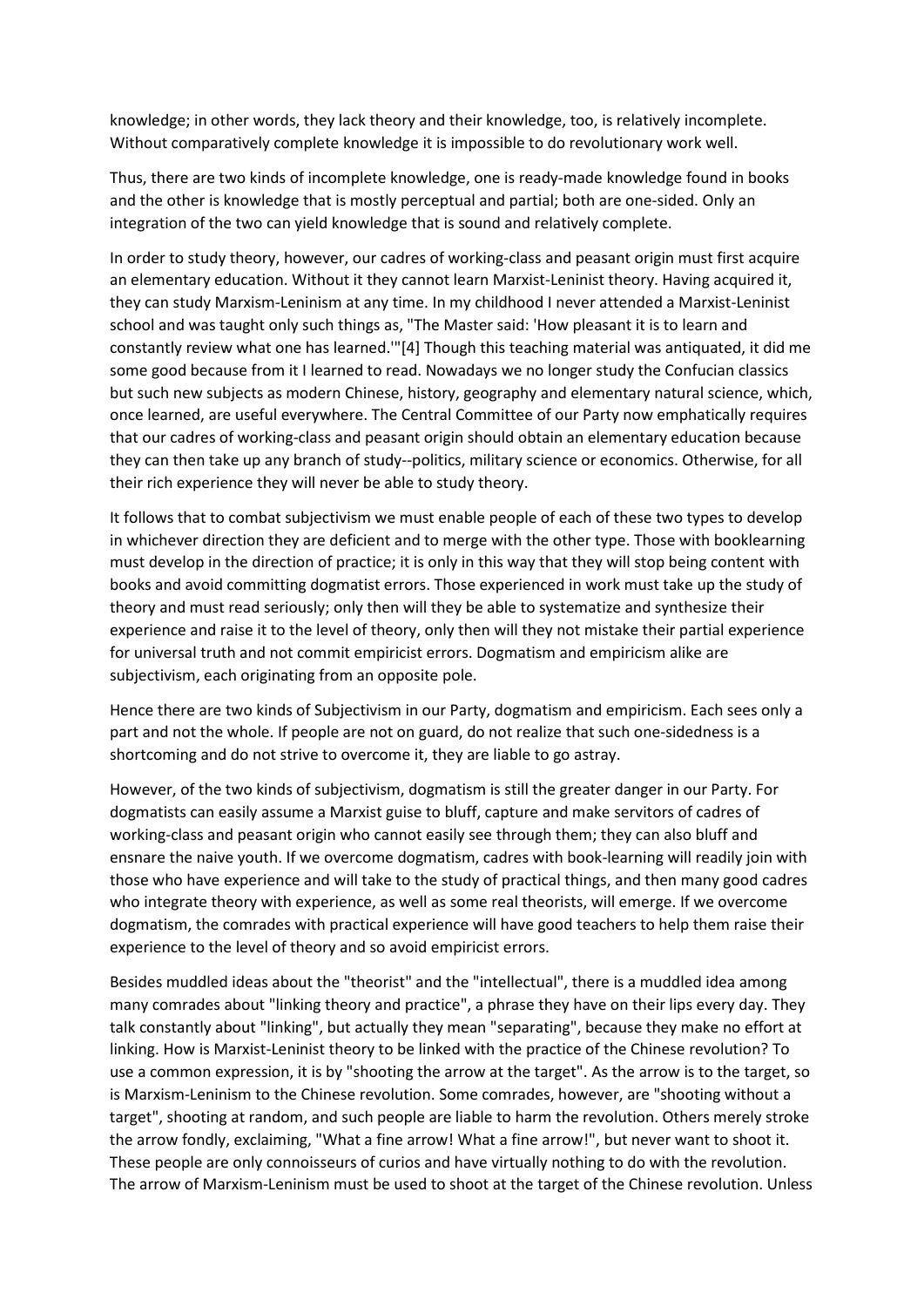this point is made clear, the theoretical level of our Party can never be raised and the Chinese revolution can never be victorious.

Our comrades must understand that we study Marxism-Leninism not for display, nor because there is any mystery about it, but solely because it is the science which leads the revolutionary cause of the proletariat to victory. Even now, there are not a few people who still regard odd quotations from Marxist-Leninist works as a ready-made panacea which, once acquired, can easily cure all maladies. These people show childish ignorance, and we should enlighten them. It is precisely such ignorant people who take Marxism-Leninism as a religious dogma. To them we should say bluntly, "Your dogma is worthless." Marx, Engels, Lenin and Stalin have repeatedly stated that our theory is not a dogma but a guide to action. But such people prefer to forget this statement which is of the greatest, indeed the utmost, importance. Chinese Communists can be regarded as linking theory with practice only when they become good at applying the Marxist-Leninist stand, viewpoint and method and the teachings of Lenin and Stalin concerning the Chinese revolution and when, furthermore, through serious research into the realities of China's history and revolution, they do creative theoretical work to meet China's needs in different spheres. Merely talking about linking theory and practice without actually doing anything about it is of no use, even if one goes on talking for a hundred years. To oppose the subjectivist, one-sided approach to problems, we must demolish dogmatist subjectiveness and one-sidedness.

So much for today about combating subjectivism in order to rectify the style of study throughout the Party.

Let me now speak about the question of sectarianism.

Having been steeled for twenty years, our Party is no longer dominated by sectarianism. Remnants of sectarianism, however, are still found both in the Party's internal relations and in its external relations. Sectarian tendencies in internal relations lead to exclusiveness towards comrades inside the Party and hinder inner-Party unity and solidarity, while sectarian tendencies in external relations lead to exclusiveness towards people outside the Party and hinder the Party in its task of uniting the whole people. Only by uprooting this evil in both its aspects can the Party advance unimpeded in its great task of achieving unity among all Party comrades and among all the people of our country.

What are the remnants of inner-Party sectarianism? They are mainly as follows:

First, the assertion of "independence". Some comrades see only the interests of the part and not the whole; they always put undue stress on that part of the work for which they themselves are responsible and always wish to subordinate the interests of the whole to the interests of their own part. They do not understand the Party's system of democratic centralism; they do not realize that the Communist Party not only needs democracy but needs centralization even more. They forget the system of democratic centralism in which the minority is subordinate to the majority, the lower level to the higher level, the part to the whole and the entire membership to the Central Committee. Chang Kuo-tao [5] asserted his "independence" of the Central Committee of the Party and as a result "asserted" himself into betraying the Party and became a Kuomintang agent. Although the sectarianism we are now discussing is not of this extremely serious kind, it must still be guarded against and we must do away completely with all manifestations of disunity. We should encourage comrades to take the interests of the whole into account. Every Party member, every branch of work, every statement and every action must proceed from the interests of the whole Party; it is absolutely impermissible to violate this principle.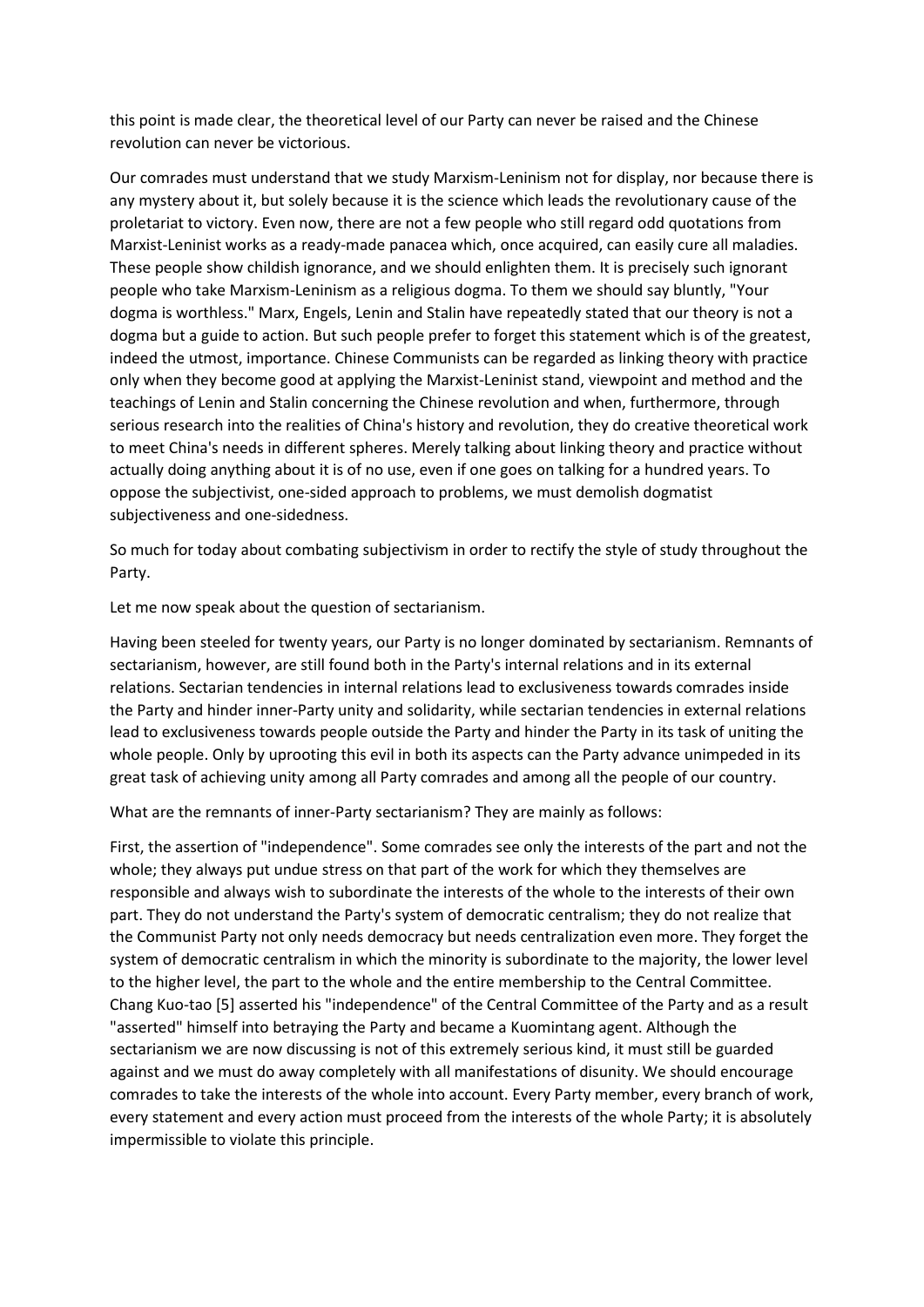Those who assert this kind of "independence" are usually wedded to the doctrine of "me first" and are generally wrong on the question of the relationship between the individual and the Party. Although in words they profess respect for the Party, in practice they put themselves first and the Party second. What are these people after? They are after fame and position and want to be in the limelight. Whenever they are put in charge of a branch of work, they assert their "independence". With this aim, they draw some people in, push others out and resort to boasting, flattery and touting among the comrades, thus importing the vulgar style of the bourgeois political parties into the Communist Party. It is their dishonesty that causes them to come to grief. I believe we should do things honestly, for without an honest attitude it is absolutely impossible to accomplish anything in this world. Which are the honest people? Marx, Engels, Lenin and Stalin are honest, men of science are honest. Which are the dishonest people? Trotsky, Bukharin, Chen Tu-hsiu and Chang Kuo-tao are extremely dishonest; and those who assert "independence" out of personal or sectional interest are dishonest too. All sly people, all those who do not have a scientific attitude in their work, fancy themselves resourceful and clever, but in fact they are most stupid and will come to no good. Students in our Party School must pay attention to this problem. We must build a centralized, unified Party and make a clean sweep of all unprincipled factional struggles. We must combat individualism and sectarianism so as to enable our whole Party to march in step and fight for one common goal.

Cadres from the outside and those from the locality must unite and combat sectarian tendencies. Very careful attention must be given to the relations between outside and local cadres because many anti-Japanese base areas were established only after the arrival of the Eighth Route Army or the New Fourth Army and much of the local work developed only after the arrival of outside cadres. Our comrades must understand that in these conditions it is possible for our base areas to be consolidated and for our Party to take root there only when the two kinds of cadres unite as one and when a large number of local cadres develop and are promoted; otherwise it is impossible. Both the outside and the local cadres have their strong and weak points, and to make any progress they must overcome their own weak points by learning from each other's strong points. The outside cadres are generally not up to the local cadres in familiarity with local conditions and links with the masses. Take me for instance. Although I have been in northern Shensi five or six years, I am far behind the local comrades in understanding local conditions and in links with the people here. Our comrades going to the anti-Japanese base areas in Shansi, Hopei, Shantung and other provinces must pay attention to this. Moreover, even within the same base area, owing to the fact that some districts develop earlier and others later, there is a difference between the local cadres of a district and those from outside it. Cadres who come from a more developed to a less developed district are also outside cadres in relation to that locality, and they, too, should pay great attention to fostering and helping local cadres. Generally speaking, in places where outside cadres are in charge, it is they who should bear the main responsibility if their relations with the local cadres are not good. And the chief comrades in charge should bear greater responsibility. The attention paid to this problem in some places is still very inadequate. Some people look down on the local cadres and ridicule them, saying, "What do these locals know? Clodhoppers!" Such people utterly fail to understand the importance of local cadres; they know neither the latter's strong points nor their own weaknesses and adopt an incorrect, sectarian attitude. All outside cadres must cherish the local cadres and give them constant help and must not be permitted to ridicule or attack them. Of course, the local cadres on their part must learn from the strong points of the outside cadres and rid themselves of inappropriate, narrow views so that they and the outside cadres become as one, with no distinction between "them" and "us", and thus avoid sectarian tendencies.

The same applies to the relationship between cadres in army service and other cadres working in the locality. They must be completely united and must oppose sectarian tendencies. The army cadres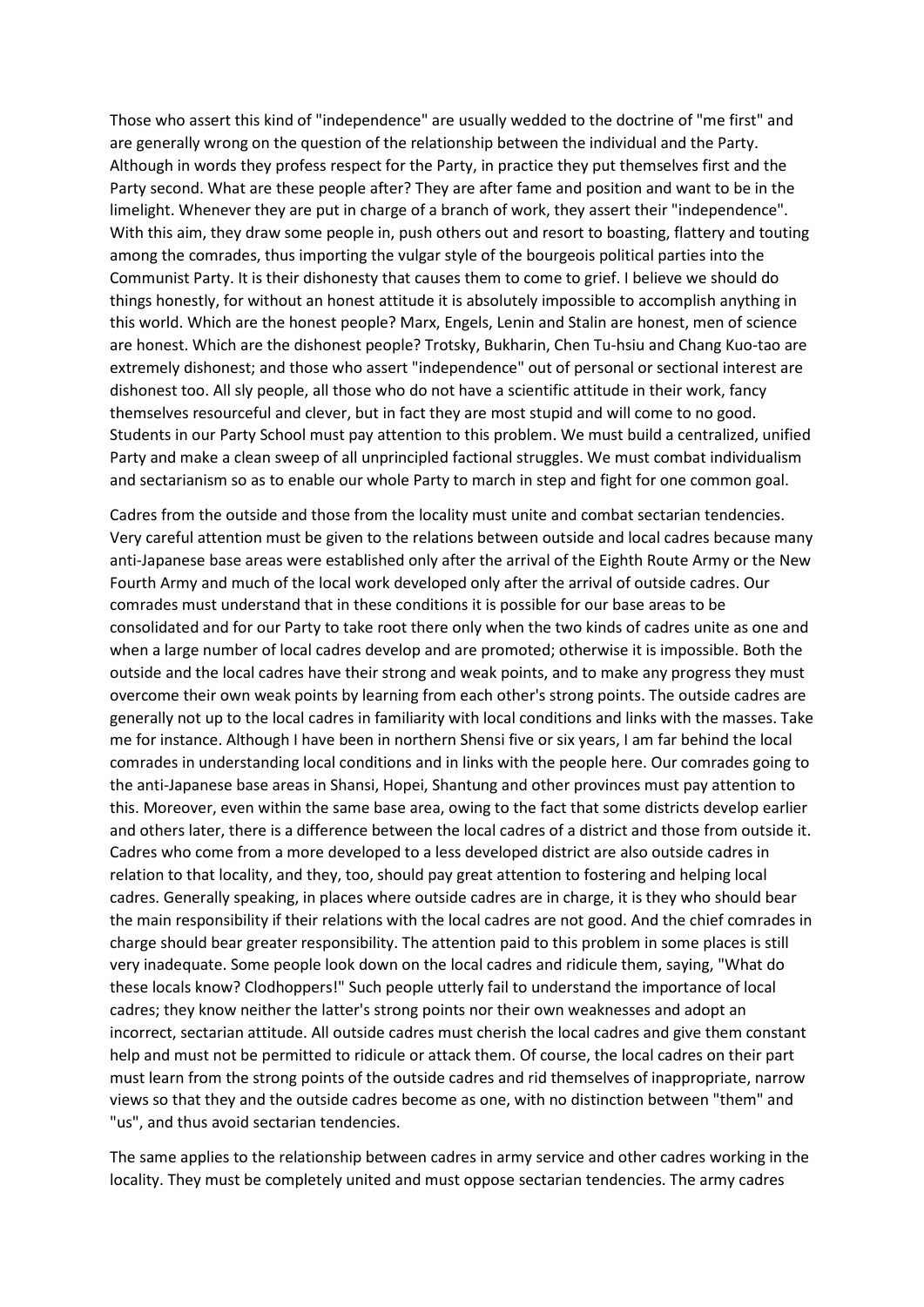must help the local cadres, and vice versa. If there is friction between them, each should make allowance for the other and carry out proper self-criticism. Generally speaking, in places where army cadres are actually in positions of leadership, it is they who should bear the main responsibility if their relations with the local cadres are not good. Only when the army cadres understand their own responsibility and are modest in their attitude towards the local cadres can the conditions be created for the smooth progress of our war effort and our work of construction in the base areas.

The same applies to the relationship among different army units, different localities and different departments. We must oppose the tendency towards selfish departmentalism by which the interests of one's own unit are looked after to the exclusion of those of others. Whoever is indifferent to the difficulties of others, refuses to transfer cadres to other units on request, or releases only the inferior ones, "using the neighbour's field as an outlet for his overflow", and does not give the slightest consideration to other departments, localities or people--such a person is a selfish departmentalist who has entirely lost the spirit of communism. Lack of consideration for the whole and complete indifference to other departments, localities and people are characteristics of a selfish departmentalist. We must intensify our efforts to educate such persons and to make them understand that selfish departmentalism is a sectarian tendency which will become very dangerous, if allowed to develop.

Another problem is the relationship between old and new cadres. Since the beginning of the War of Resistance, our Party has grown enormously, and large numbers of new cadres have emerged; that is a very good thing. In his report to the Eighteenth Congress of the Communist Party of the Soviet Union (B.), Comrade Stalin said, "... there are never enough old cadres, there are far less than required, and they are already partly going out of commission owing to the operation of the laws of nature." Here he was discussing the cadres situation and not only the laws of nature. If our Party does not have a great many new cadres working in unity and co-operation with the old cadres, our cause will come to a stop. All old cadres, therefore, should welcome the new ones with the utmost enthusiasm and show them the warmest solicitude. True, new cadres have their shortcomings. They have not been long in the revolution and lack experience, and unavoidably some have brought with them vestiges of the unwholesome ideology of the old society, remnants of the ideology of pettybourgeois individualism. But such shortcomings can be gradually eliminated through education and tempering in the revolution. The strong point of the new cadres, as Stalin has said, is that they are acutely sensitive to what is new and are therefore enthusiastic and active to a high degree--the very qualities which some of the old cadres lack. [6] Cadres, new and old, should respect each other, learn from each other and overcome their own shortcomings by learning from each other's strong points, so as to unite as one in the common cause and guard against sectarian tendencies. Generally speaking, in places where the old cadres are mainly in charge, it is they who should bear the chief responsibility if relations with the new cadres are not good.

All the above--relations between the part and the whole, relations between the individual and the Party, relations between outside and local cadres, relations between army cadres and other cadres working in the locality, relations between this and that army unit, between this and that locality, between this and that department and relations between old and new cadres--are relations within the Party. In all these relations it is necessary to enhance the spirit of communism and guard against sectarian tendencies, so that the ranks of our Party will be in good order, march in step and therefore fight well. This is a very important problem which we must solve thoroughly in rectifying the Party's style of work. Sectarianism is an expression of subjectivism in organizational relations; if we want to get rid of subjectivism and promote the Marxist-Leninist spirit of seeking truth from facts, we must sweep the remnants of sectarianism out of the Party and proceed from the principle that the Party's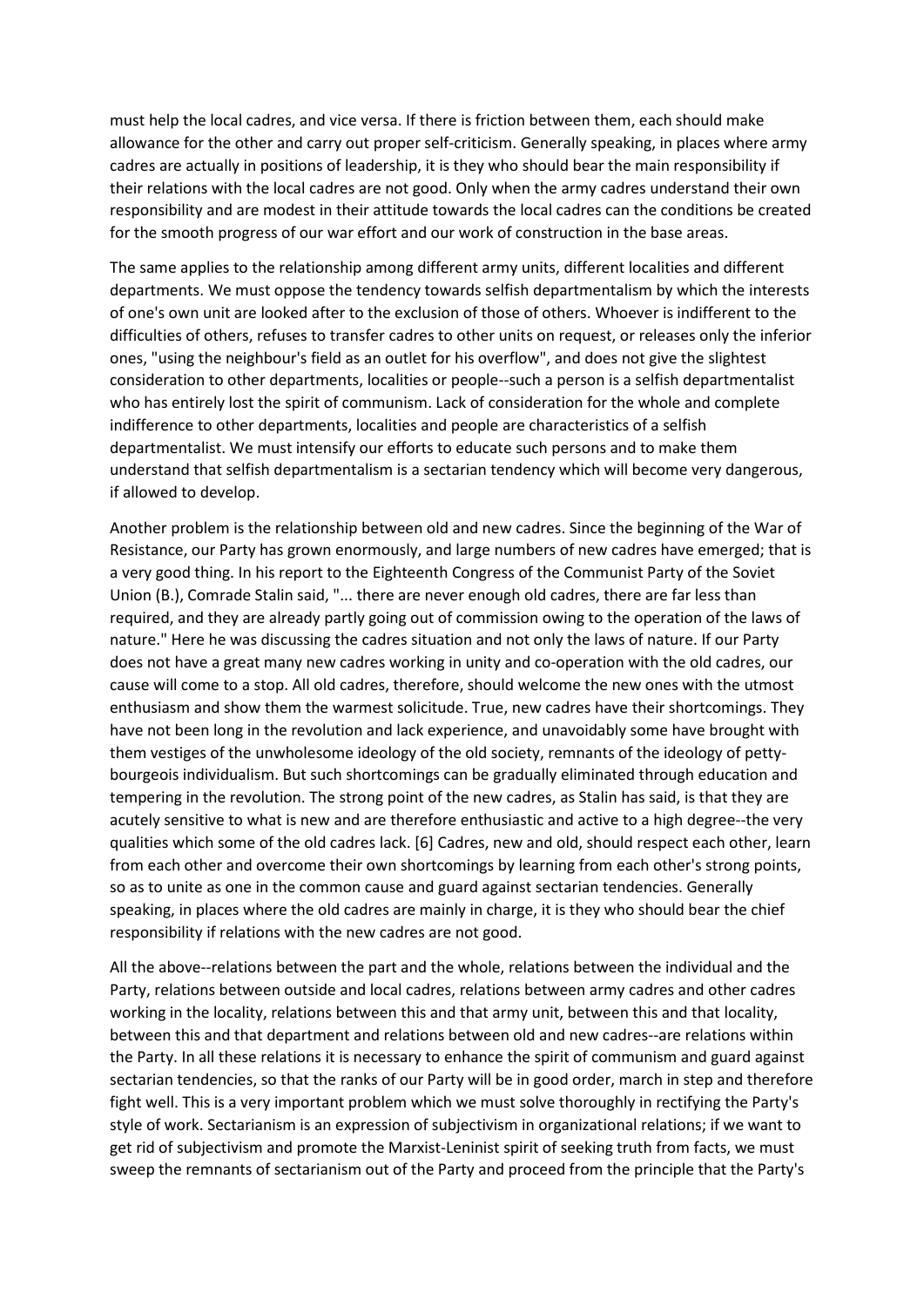interests are above personal or sectional interests, so that the Party can attain complete solidarity and unity.

The remnants of sectarianism must be eliminated from the Party's external as well as its internal relations. The reason is this: we cannot defeat the enemy by merely uniting the comrades throughout the Party, we can defeat the enemy only by uniting the people throughout the country. For twenty years the Communist Party of China has done great and arduous work in the cause of uniting the people of the whole country, and the achievements in this work since the outbreak of the War of Resistance are even greater than in the past. This does not mean, however, that all our comrades already have a correct style in dealing with the masses and are free from sectarian tendencies. No. In fact, sectarian tendencies still exist among a number of comrades, and in some cases to a very serious degree. Many of our comrades tend to be overbearing in their relations with non-Party people, look down upon them, despise or refuse to respect them or appreciate their strong points. This is indeed a sectarian tendency. After reading a few Marxist books, such comrades become more arrogant instead of more modest, and invariably dismiss others as no good without realizing that in fact their own knowledge is only half-baked. Our comrades must realize the truth that Communist Party members are at all times a minority as compared with non-Party people. Supposing one out of every hundred persons were a Communist, then there would be 4,500,000 Communists among China's population of 450,000,000. Yet, even if our membership reached this huge figure, Communists would still form only one per cent of the whole population, while 99 per cent would be non-Party people. What reason can we then have for not co-operating with non-Party people? As regards all those who wish to co-operate with us or might co-operate with us, we have only the duty of co-operating and absolutely no right to shut them out. But some Party members do not understand this and look down upon, or even shut out, those who wish to co-operate with us. There are no grounds whatsoever for doing so. Have Marx, Engels, Lenin and Stalin given us any grounds? They have not. On the contrary, they have always earnestly enjoined us to form close ties with the masses and not divorce ourselves from them. Or has the Central Committee of the Communist Party of China given us any grounds? No. Among all its resolutions there is not a single one that says we may divorce ourselves from the masses and so isolate ourselves. On the contrary, the Central Committee has always told us to form close ties with the masses and not to divorce ourselves from them. Thus any action divorcing us from the masses has no justification at all and is simply the mischievous result of the sectarian ideas some of our comrades have themselves concocted. As such sectarianism remains very serious among some of our comrades and still obstructs the application of the Party line, we should carry out extensive education within the Party to meet this problem. Above all, we should make our cadres really understand how serious the problem is and how utterly impossible it is to overthrow the enemy and attain the goal of the revolution unless Party members unite with the non-Party cadres and with non-Party people.

All sectarian ideas are subjectivist and are incompatible with the real needs of the revolution; hence the struggle against sectarianism and the struggle against subjectivism should go on simultaneously.

There is no time today to talk about the question of stereotyped Party writing; I shall discuss it at another meeting. Stereotyped Party writing is a vehicle for filth, a form of expression for subjectivism and sectarianism. It does people harm and damages the revolution, and we must get rid of it completely.

To combat subjectivism we must propagate materialism and dialectics. However, there are many comrades in our Party who lay no stress on the propaganda either of materialism or of dialectics. Some tolerate subjectivist propaganda and regard it with equanimity. They think they believe in Marxism, but make no effort to propagate materialism and do not give it a thought or express any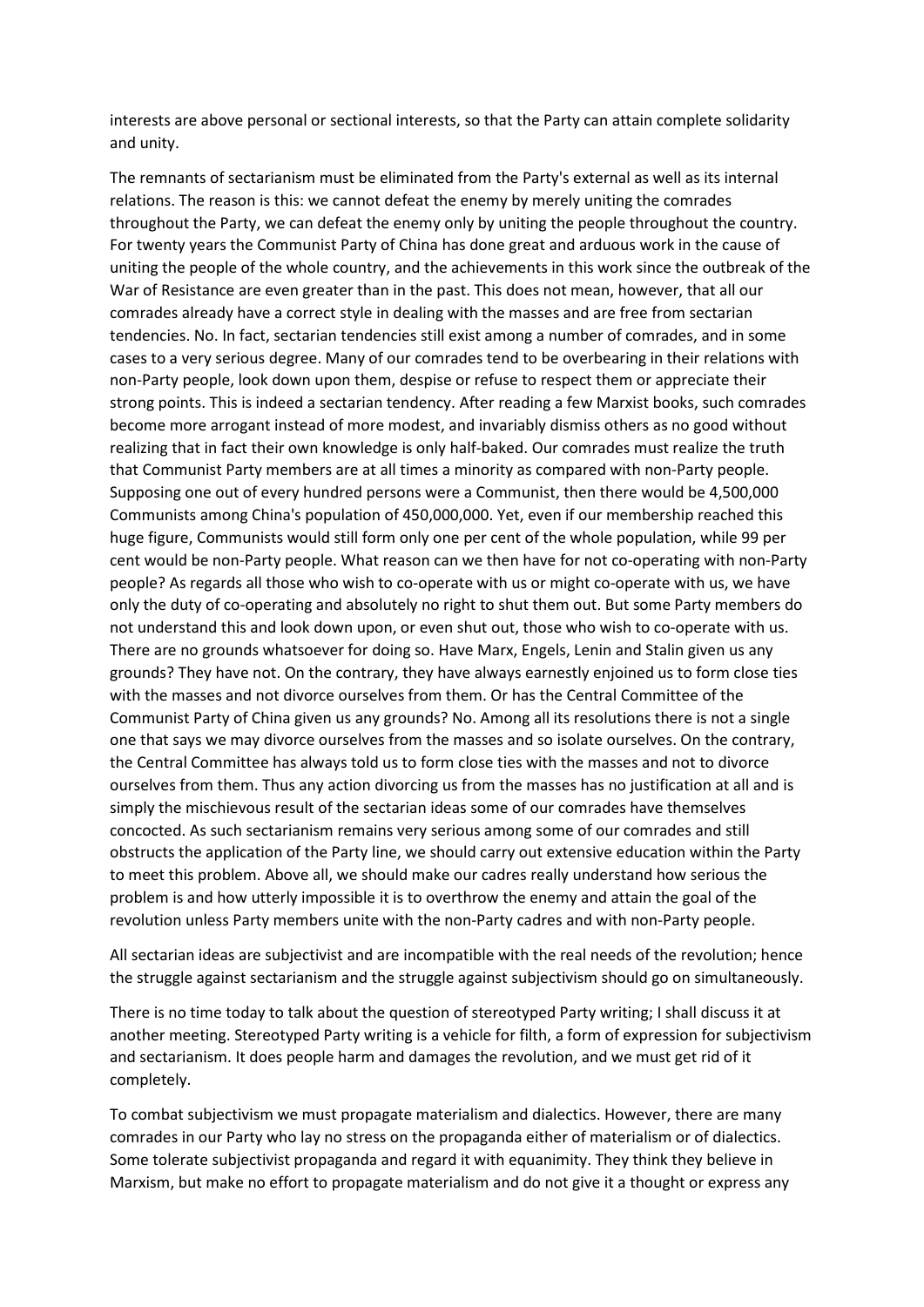opinion when they hear or read subjectivist stuff. This is not the attitude of a Communist. It allows many of our comrades to be poisoned by subjectivist ideas, which numb their sensitivity. We should therefore launch a campaign of enlightenment within the Party to free the minds of our comrades from the fog of subjectivism and dogmatism and should call upon them to boycott subjectivism, sectarianism and stereotyped Party writing. Such evils are like Japanese goods, for only our enemy wishes us to preserve them and continue to befuddle ourselves with them; so we should advocate a boycott against them, just as we boycott Japanese goods. [7] We should boycott all the wares of subjectivism, sectarianism and stereotyped Party writing, make their sale difficult, and not allow their purveyors to ply their trade by exploiting the low theoretical level in the Party. Our comrades must develop a good nose for this purpose; they should take a sniff at everything and distinguish the good from the bad before they decide whether to welcome it or boycott it. Communists must always go into the whys and wherefores of anything, use their own heads and carefully think over whether or not it corresponds to reality and is really well founded; on no account should they follow blindly and encourage slavishness.

Finally, in opposing subjectivism, sectarianism and stereotyped Party writing we must have in mind two purposes: first, "learn from past mistakes to avoid future ones", and second, "cure the sickness to save the patient". The mistakes of the past must be exposed without sparing anyone's sensibilities; it is necessary to analyse and criticize what was bad in the past with a scientific attitude so that work in the future will be done more carefully and done better. This is what is meant by "learn from past mistakes to avoid future ones". But our aim in exposing errors and criticizing shortcomings, like that of a doctor curing a sickness, is solely to save the patient and not to doctor him to death. A person with appendicitis is saved when the surgeon removes his appendix. So long as a person who has made mistakes does not hide his sickness for fear of treatment or persist in his mistakes until he is beyond cure, so long as he honestly and sincerely wishes to be cured and to mend his ways, we should welcome him and cure his sickness so that he can become a good comrade. We can never succeed if we just let ourselves go, and lash out at him. In treating an ideological or a political malady, one must never be rough and rash but must adopt the approach of "curing the sickness to save the patient", which is the only correct and effective method.

I have taken this occasion of the opening of the Party School to speak at length, and I hope comrades will think over what I have said. (Enthusiastic applause.)

## NOTES

1. Stereotyped writing, or the "eight-legged essay", was the special form of essay prescribed in the imperial examinations under China's feudal dynasties from the 15th to the 19th centuries; it consisted in juggling with words, concentrated only on form and was devoid of content. Structurally the main body of the essay had eight parts--presentation, amplification, preliminary exposition, initial argument, inceptive paragraphs, middle paragraphs, rear paragraphs and concluding paragraphs, and the fifth to eighth parts each had to have two "legs", i.e., two antithetical paragraphs, hence the name "eight-legged essay". The "eight-legged essay" became a byword in China denoting stereotyped formalism and triteness. Thus "stereotyped Party writing", characterizes the writings of certain people in the revolutionary ranks who piled up revolutionary phrases and terms higgledy-piggledy instead of analysing the facts. Like the "eight-legged essay", their writings were nothing but verbiage.